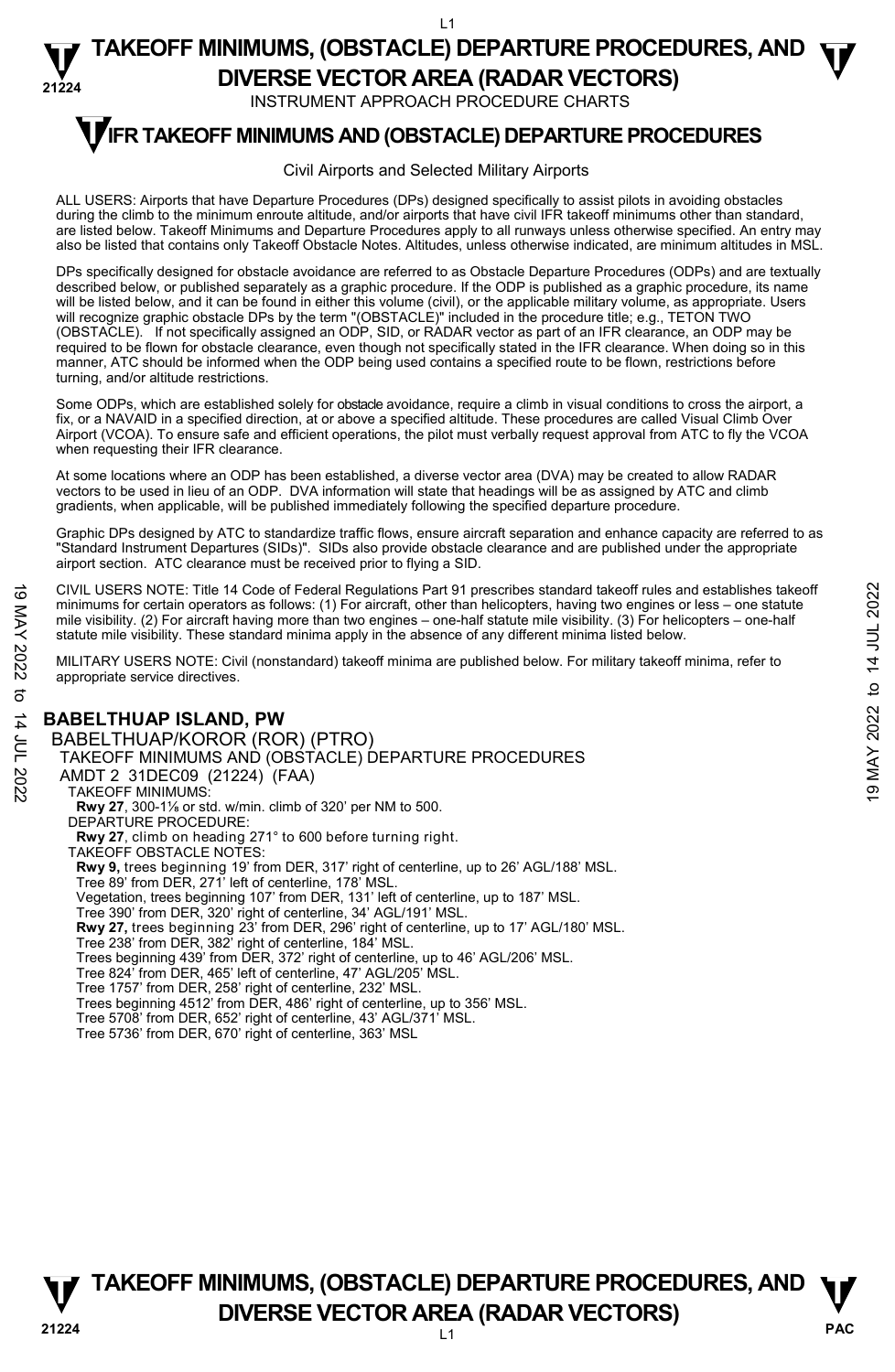### **21224 TAKEOFF MINIMUMS, (OBSTACLE) DEPARTURE PROCEDURES, AND**  $\Psi$ **DIVERSE VECTOR AREA (RADAR VECTORS)**

**GUAM, GU**  GUAM INTL (GUM) (PGUM) TAKEOFF MINIMUMS AND (OBSTACLE) DEPARTURE PROCEDURES AMDT 1A 17JUN21 (21168) (FAA) TAKEOFF MINIMUMS: **Rwy 6L,** 400-1¾ or std. w/min. climb of 450' per NM to 800. **Rwy 6R,** 400-1¾ or std. w/min. climb of 520' per NM to 900. **Rwy 24L,** std. w/min. climb of 280' per NM to 1700. **Rwy 24R,** std. w/min. climb of 286' per NM to 1700. DEPARTURE PROCEDURE: **Rwys 6L/R,** climb on heading 063° to 1100 before proceeding on course. TAKEOFF OBSTACLE NOTES: **Rwy 6L,** terrain abeam DER, 472' right of centerline, 307' MSL. Vegetation 160' from DER, 366' left of centerline, 312' MSL. Terrain 186' from DER, 304' right of centerline, 313' MSL. Terrain 196' from DER, 446' right of centerline, 315' MSL. Terrain 378' from DER, 333' left of centerline, 317' MSL. Terrain beginning 426' from DER, 374' right of centerline, up to 326' MSL. Trees beginning 467' from DER, 387' left of centerline, up to 348' MSL. Terrain beginning 611' from DER, 430' right of centerline, up to 336' MSL. Trees beginning 712' from DER, 377' left of centerline, up to 371' MSL. Terrain beginning 768' from DER, 472' right of centerline, up to 344' MSL. Fence, terrain beginning 885' from DER, 468' right of centerline, up to 358' MSL. Trees beginning 1052' from DER, 490' left of centerline, up to 374' MSL. Pole, fence beginning 1074' from DER, 617' right of centerline, up to 12' AGL/360' MSL. Tree, pole, fence beginning 1194' from DER, 493' right of centerline, up to 385' MSL. Trees beginning 1233' from DER, 411' left of centerline, up to 376' MSL. Tree, pole, fence beginning 1328' from DER, 376' right of centerline, up to 390' MSL. Trees beginning 1435' from DER, 613' left of centerline, up to 388' MSL. Tree, fence beginning 1524' from DER, 533' right of centerline, up to 395' MSL.<br>Tree, fence, pole, building, terrain beginning 1570' from DER, 71' right of centerline, up to 397' MSL. Tree, terrain beginning 1667' from DER, 79' left of centerline, up to 400' MSL. Tree, terrain beginning 1879' from DER, 73' left of centerline, up to 401' MSL. Tree, terrain, building, fence beginning 1986' from DER, 68' right of centerline, up to 413' MSL. Tree, building, fence, pole beginning 2057' from DER, 340' right of centerline, up to 423' MSL. Trees beginning 2123' from DER, 329' left of centerline, up to 405' MSL. Trees beginning 2236' from DER, 334' left of centerline, up to 409' MSL. Tree, building, fence, pole beginning 2306' from DER, 343' right of centerline, up to 431' MSL. Trees beginning 2479' from DER, 359' left of centerline, up to 414' MSL. Trees beginning 2702' from DER, 375' left of centerline, up to 419' MSL. Tree, building, fence, pole beginning 2786' from DER, 367' right of centerline, up to 433' MSL. Tree 2898' from DER, 1153' right of centerline, 435' MSL. Tree, building beginning 2918' from DER, 497' right of centerline, up to 437' MSL. Trees beginning 2920' from DER, 370' left of centerline, up to 427' MSL. Pole, tree, building, fence, vehicle on road, tank, vegetation, rig beginning 2933' from DER, 2 ' right of centerline, up to 67' AGL/469' MSL. Tree, vegetation, pole beginning 3137' from DER, 15' left of centerline, up to 434' MSL. Pole, tree beginning 3771' from DER, 22' left of centerline, up to 86' AGL/436' MSL. Tree, fence, pole, building beginning 4888' from DER, 1023' right of centerline, up to 471' MSL. Tree, pole beginning 5042' from DER, 255' right of centerline, up to 481' MSL. Pole, tree beginning 5206' from DER, 266' right of centerline, up to 34' AGL/516' MSL. Tree, building beginning 5494' from DER, 378' right of centerline, up to 522' MSL. Tree, pole beginning 5732' from DER, 1535' right of centerline, up to 555' MSL. Tree, building beginning 5924' from DER, 1631' right of centerline, up to 559' MSL. Trees beginning 1 NM from DER, 1820' right of centerline, up to 567' MSL. Trees beginning 1.1 NM from DER, 697' right of centerline, up to 616' MSL. Tree 1.4 NM from DER, 1777' right of centerline, 534' MSL. **Rwy 6R,** lighting 10' from DER, 160' left of centerline, 1' AGL/303' MSL. Sign 60' from DER, 280' left of centerline, 3' AGL/304' MSL. Trees beginning 140' from DER, 460' right of centerline, up to 378' MSL. Trees beginning 725' from DER, 465' right of centerline, up to 384' MSL. Tree, pole beginning 952' from DER, 276' right of centerline, up to 390' MSL. Trees beginning 1080' from DER, 449' right of centerline, up to 407' MSL. Trees beginning 1279' from DER, 471' right of centerline, up to 410' MSL. Trees beginning 1472' from DER, 539' right of centerline, up to 411' MSL. Tree 1637' from DER, 723' right of centerline, 421' MSL. Tree, fence, pole, building, terrain beginning 1653' from DER, on centerline, up to 423' MSL. Fence beginning 1885' from DER, 27' left of centerline, up to 9' AGL/358' MSL. Pole, fence beginning 2074' from DER, 21' left of centerline, up to 12' AGL/360' MSL. Tree, pole, fence beginning 2194' from DER, 12' left of centerline, up to 385' MSL. Tree, pole, fence beginning 2328' from DER, 2' left of centerline, up to 390' MSL. Tree 2524' from DER, 166' left of centerline, 395' MSL. Tree, fence beginning 2570' from DER, 10' left of centerline, up to 397' MSL. Building, fence, tree, pole beginning 3076' from DER, 45' right of centerline, up to 20' AGL/426' MSL. **CON'T** Tree, terrain beginning 1667' from DER, 79' left of centerline, up to 401' MSL.<br>Tree, terrain beginning 1679' from DER, 73' left of centerline, up to 401' MSL.<br>Tree, terrain, building, fence beginning 1886' from DER, 83' l

# **PAC** L2 **TAKEOFF MINIMUMS, (OBSTACLE) DEPARTURE PROCEDURES, AND**  $\Psi$ **P**<br>21224 **DIVERSE VECTOR AREA (RADAR VECTORS)**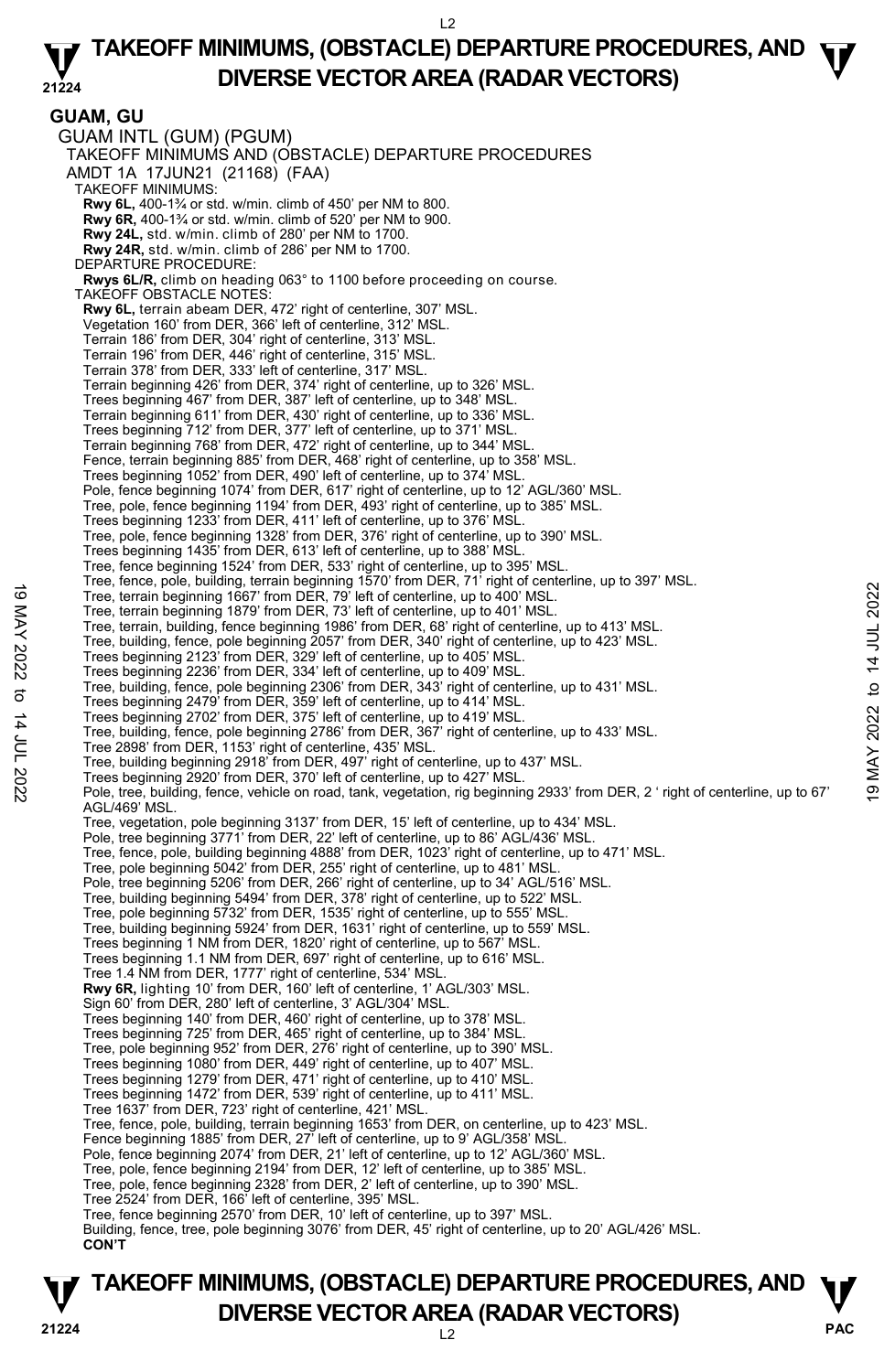### **21224 TAKEOFF MINIMUMS, (OBSTACLE) DEPARTURE PROCEDURES, AND**  $\Psi$ **DIVERSE VECTOR AREA (RADAR VECTORS)**

## **GUAM, GU (CON'T)**

GUAM INTL (GUM) (PGUM)(CON'T)

**Rwy 6R (CON'T), tree 3200' from DER, 1029' left of centerline, 398' MSL.** 

Building, fence, tree, pole beginning 3208' from DER, 57' right of centerline, up to 29' AGL/435' MSL.

Tree, fence beginning 3214' from DER, 1' left of centerline, up to 405' MSL.

Tree, building beginning 3297' from DER, 135' right of centerline, up to 437' MSL. Tree 3343' from DER, 1034' left of centerline, 409' MSL.

Pole, building, fence, tree beginning 3360' from DER, 4' right of centerline, up to 76 ' AGL/482' MSL.

Trees beginning 3431' from DER, 220' left of centerline, up to 415' MSL. Trees beginning 3525' from DER, 60' left of centerline, up to 417' MSL.

Pole, building, tree, fence, vehicle on road, tank beginning 3571' from DER, 19' right of centerline, up to 81' AGL/486' MSL.

Tree 3609' from DER, 339' left of centerline, 421' MSL.

Trees beginning 3616' from DER, 57' left of centerline, up to 425' MSL.

Trees beginning 3920' from DER, 69' left of centerline, up to 427' MSL.

Trees beginning 4039' from DER, 37' left of centerline, up to 432' MSL.

- 
- Trees beginning 4137' from DER, 65' left of centerline, up to 434' MSL. Tree, tank, building, pole, vehicle on road beginning 4403' from DER, 55' right of centerline, up to 487' MSL.
- Tree, pole beginning 4427' from DER, 42' left of centerline, up to 446' MSL.
- Tree, building beginning 4606' from DER, 292' right of centerline, up to 501' MSL. Tree, building, pole beginning 4676' from DER, 152' right of centerline, up to 514' MSL.
- 
- Tree, pole, building beginning 4868' from DER, 63' right of centerline, up to 534' MSL.
- Tree, building, pole beginning 5057' from DER, 647' right of centerline, up to 548' MSL.<br>Tree, building beginning 5287' from DER, 54' right of centerline, up to 556' MSL.<br>Tree, pole, building beginning 5502' from DER, 581'
- 

Tree, pole beginning 5680' from DER, 643' right of centerline, up to 611' MSL.

Trees beginning 5814' from DER, 698' right of centerline, up to 636' MSL. Trees beginning 5965' from DER, 616' right of centerline, up to 660' MSL.

Building, pole, tree beginning 1 NM from DER, 488' right of centerline, up to 89' AGL/700' MSL.

Tree 1.4 NM from DER, 2200' right of centerline, 521' MSL.<br>**Rwy 24L,** lighting 10' from DER, 84' right of centerline, 2' AGL/233' MSL.

Lighting 11' from DER, 4' left of centerline, 1' AGL/232' MSL.

Sign 58' from DER, 416' right of centerline, 3' AGL/239' MSL.

- Tree 1415' from DER, 365' left of centerline, 269' MSL. Tree 1510' from DER, 405' left of centerline, 270' MSL.
- Tree 1578' from DER, 334' left of centerline, 273' MSL.

**Rwy 24R,** lighting 8' from DER, 2' right of centerline, 2' AGL/235' MSL.

# **HANA, HI**

HANA (HNM) (PHHN) TAKEOFF MINIMUMS AND (OBSTACLE) DEPARTURE PROCEDURES ORIG 01SEP05 (05244) (FAA) DEPARTURE PROCEDURE: Use LINDBERG DEPARTURE. Tree 1415 from DER, 365 left of centerline, 269 MSL.<br>
Tree 1510' from DER, 365 left of centerline, 269 MSL.<br>
Tree 1578' from DER, 334' left of centerline, 273' MSL.<br> **EW 24R,** lighting 8' from DER, 2' right of centerline,

### **HILO, HI**

HILO INTL (ITO) (PHTO) TAKEOFF MINIMUMS AND (OBSTACLE) DEPARTURE PROCEDURES AMDT 6 22DEC05 (05356) (FAA) DEPARTURE PROCEDURE: Use PARIS DEPARTURE.

DIVERSE VECTOR AREA (RADAR VECTORS) AMDT 1 26MAY16 (16147) (FAA)  **Rwys 3, 8,** heading as assigned by ATC. **Rwy 21,** heading as assigned by ATC; requires minimum climb of 300' per NM to 1300. **Rwy 26,** heading as assigned by ATC; requires minimum climb of 420' per NM to 2800.

### **HONOLULU, HI**

### DANIEL K INOUYE INTL (HNL) (PHNL) TAKEOFF MINIMUMS AND (OBSTACLE) DEPARTURE PROCEDURES

AMDT 8B 08NOV18 (18312) (FAA)

DEPARTURE PROCEDURE:

Use HONOLULU DEPARTURE.

TAKEOFF OBSTACLE NOTES:

**Rwy 4L**, multiple lights beginning 630' from DER, 236' left of centerline, 102' right of centerline, up to 84' AGL/ 92' MSL. Light on building 669' from DER, 394' left of centerline, 29' AGL/37' MSL.

Stack on building 2488' from DER, 219' right of centerline 72' AGL/80' MSL.

Multiple trees beginning 1253' from DER, 209' left of centerline, 935' right of centerline, up to 64' AGL/72' MSL. Bush 450' from DER, 234' left of centerline, 14' AGL/ 22' MSL.

**Rwy 4R,** stack on building, 2442' from DER, 283' left of centerline, 72' AGL/80' MSL.<br>Multiple trees beginning 1206' from DER, 711' left of centerline, 433' right of centerline, up to 64' AGL/72' MSL.

Multiple lights beginning 1072' from DER, 399' left of centerline, 504' right of centerline, up to 36' AGL/44' MSL.

Pole 2110' from DER, 951' left of centerline, 59' AGL/67' MSL.

### L3 **PAC TAKEOFF MINIMUMS, (OBSTACLE) DEPARTURE PROCEDURES, AND**  $\Psi$ **P**<br>21224 **DIVERSE VECTOR AREA (RADAR VECTORS) CON'T**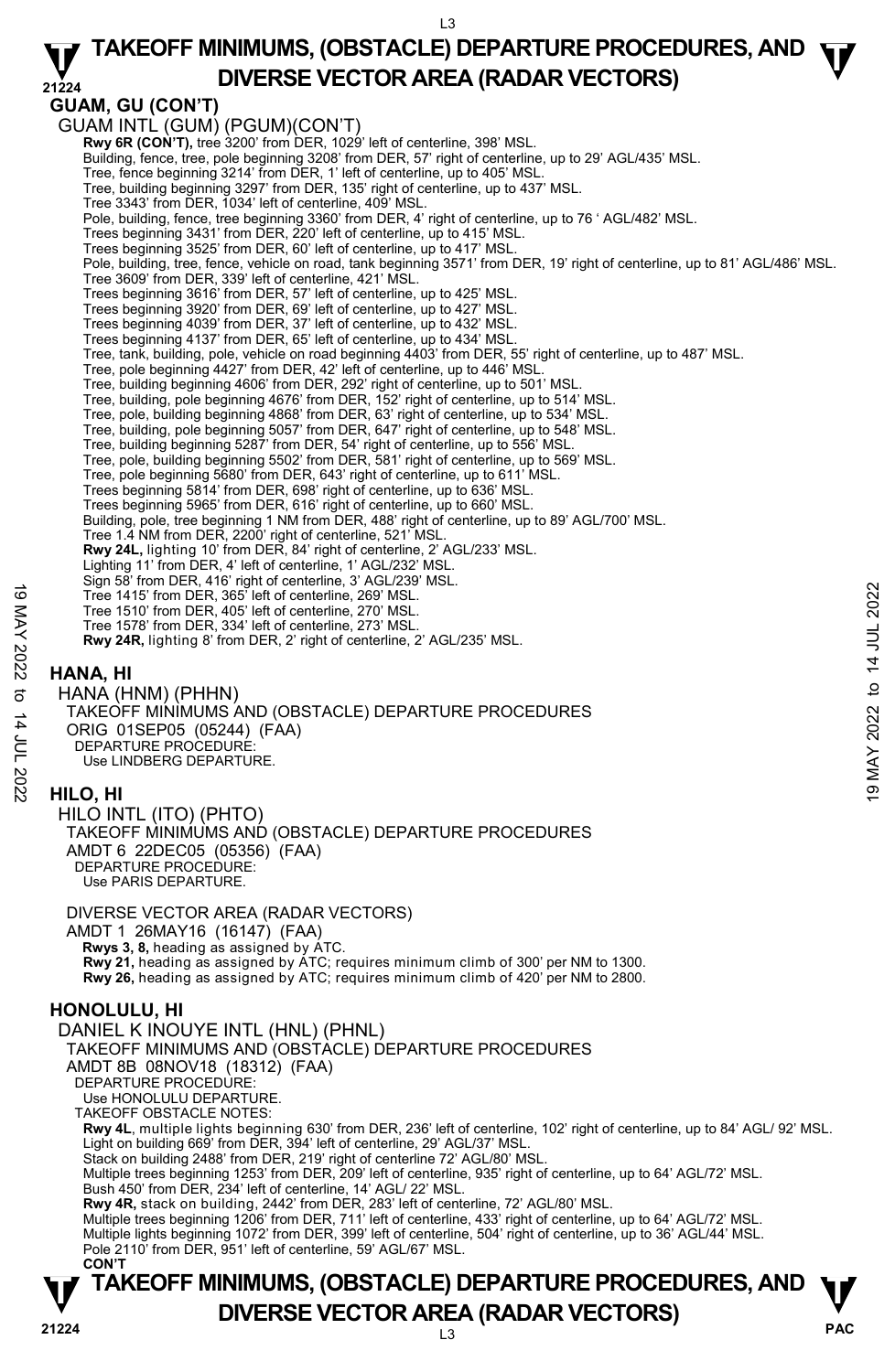### **21224 TAKEOFF MINIMUMS, (OBSTACLE) DEPARTURE PROCEDURES, AND**  $\Psi$ **DIVERSE VECTOR AREA (RADAR VECTORS)**

# **HONOLULU, HI (CON'T)**

DANIEL K INOUYE INTL (HNL) (PHNL) (CON'T)

 **Rwy 22L,** multiple bushes beginning 265' from DER, 396' right of centerline, up to 17' AGL/31' MSL.

Tree 1065' from DER, 499' right of centerline, 30' AGL/38' MSL.

**Rwy 22R**, rod on OL ASR 1451' from DER, 827' right of centerline, 76' AGL/84' MSL.

Tree 853' from DER, 308' right of centerline, 43' AGL/51' MSL.

**Rwy 26L,** ship 1.1 NM from DER, on centerline, 208' AGL/208' MSL.

**Rwy 26R**, multiple light poles beginning 2120' from DER, 813' right of centerline, up to 105' AGL/111' MSL.

#### DIVERSE VECTOR AREA (RADAR VECTORS)

AMDT 2 25FEB21 (21056) (FAA)

 **Rwys 4L/R,** heading as assigned by ATC; requires min. climb of 490' per NM to 2100, do not exceed 180K until established on assigned heading.

 **Rwy 8L,** heading as assigned by ATC; requires min. climb of 360' per NM to 1700.

 **Rwy 8R,** heading as assigned by ATC; requires min. climb of 305' per NM to 500.

 **Rwys 22L/R,** heading as assigned by ATC; requires min. climb of 320' per NM to 3700.  **Rwy 26L,** heading as assigned by ATC; requires min. climb of 360' per NM to 3700.

 **Rwy 26R,** heading as assigned by ATC; requires min. climb of 430' per NM to 4400.

### **KAHULUI, HI**

KAHULUI (OGG) (PHOG)

TAKEOFF MINIMUMS AND (OBSTACLE) DEPARTURE PROCEDURES

AMDT 7 29MAY14 (14149) (FAA)

TAKEOFF MINIMUMS:

**Rwy 23,** NA-ATC.

DEPARTURE PROCEDURE:

**Rwy 2,** climb on a heading 316° CW 052° from DER to 10600 before proceeding on course.

**Rwy 5,** climb on a heading 312° CW 040° from DER to 10700 before proceeding on course.

**Rwy 20,** climb on heading 185° from DER to 11000 before proceeding on course. TAKEOFF OBSTACLE NOTES:

**Rwy 2,** bush and trees beginning 190' from DER, 363' left of centerline, up to 60' AGL/79' MSL. Bushes and obstruction light on building beginning 339' from DER, 289' right of centerline, up to 20' AGL/25' MSL. **Rwy 5,** tree 2359' from DER, 512' left of centerline, 56' AGL/75' MSL. Fence 20' from DER, 304' right of centerline, 11' AGL/31' MSL. Bushes, trees and fence beginning 228' from DER, 300' right of centerline, up to 76' AGL/95' MSL. Rwy 2, bush and tres beginning 190' from DER, 363' left of centerline, up to 60' AGL/79' MSL.<br>
Bushes and obstruction light on building beginning 339' from DER, 289' right of centerline, up to 20' AGL/25' MSL.<br>
Rwy 5, tre

DIVERSE VECTOR AREA (RADAR VECTORS)

AMDT 1 26MAY16 (16147) (FAA)

 **Rwys 2, 5, 20,** heading as assigned by ATC.

### **KAILUA-KONA, HI**

ELLISON ONIZUKA KONA INTL AT KEAHOLE (KOA) (PHKO)

TAKEOFF MINIMUMS AND (OBSTACLE) DEPARTURE PROCEDURES

AMDT 5A 29MAR18 (18088) (FAA)

DEPARTURE PROCEDURE:

**Rwy 17,** climb on heading 174° to 500 then climbing right turn heading 357° and KOA R-327 to MYNAH INT for assigned route.

**Rwy 35,** eastbound climb on heading 354° to intercept MUE R-246 for assigned route; northwest bound climb heading<br>354° to 500 then climbing left turn to assigned route.

TAKEOFF OBSTACLE NOTES:

**Rwy 17,** obstruction light on AMOM at DER, 350' right of centerline, 25' AGL/62' MSL. **Rwy 35,** tree 1606' from DER, 7211' right of centerline, 15' AGL/94' MSL.

DIVERSE VECTOR AREA (RADAR VECTORS) AMDT 1 15OCT15 (15288) (FAA)

 **Rwys 17, 35,** heading as assigned by ATC.

### **KALAUPAPA, HI**

KALAUPAPA (LUP) (PHLU) TAKEOFF MINIMUMS AND (OBSTACLE) DEPARTURE PROCEDURES ORIG 10MAR11 (11069) (FAA) DEPARTURE PROCEDURE: Use KALAUPAPA ONE DEPARTURE.

**PAC** L4 **TAKEOFF MINIMUMS, (OBSTACLE) DEPARTURE PROCEDURES, AND**  $\Psi$ **DIVERSE VECTOR AREA (RADAR VECTORS)** 21224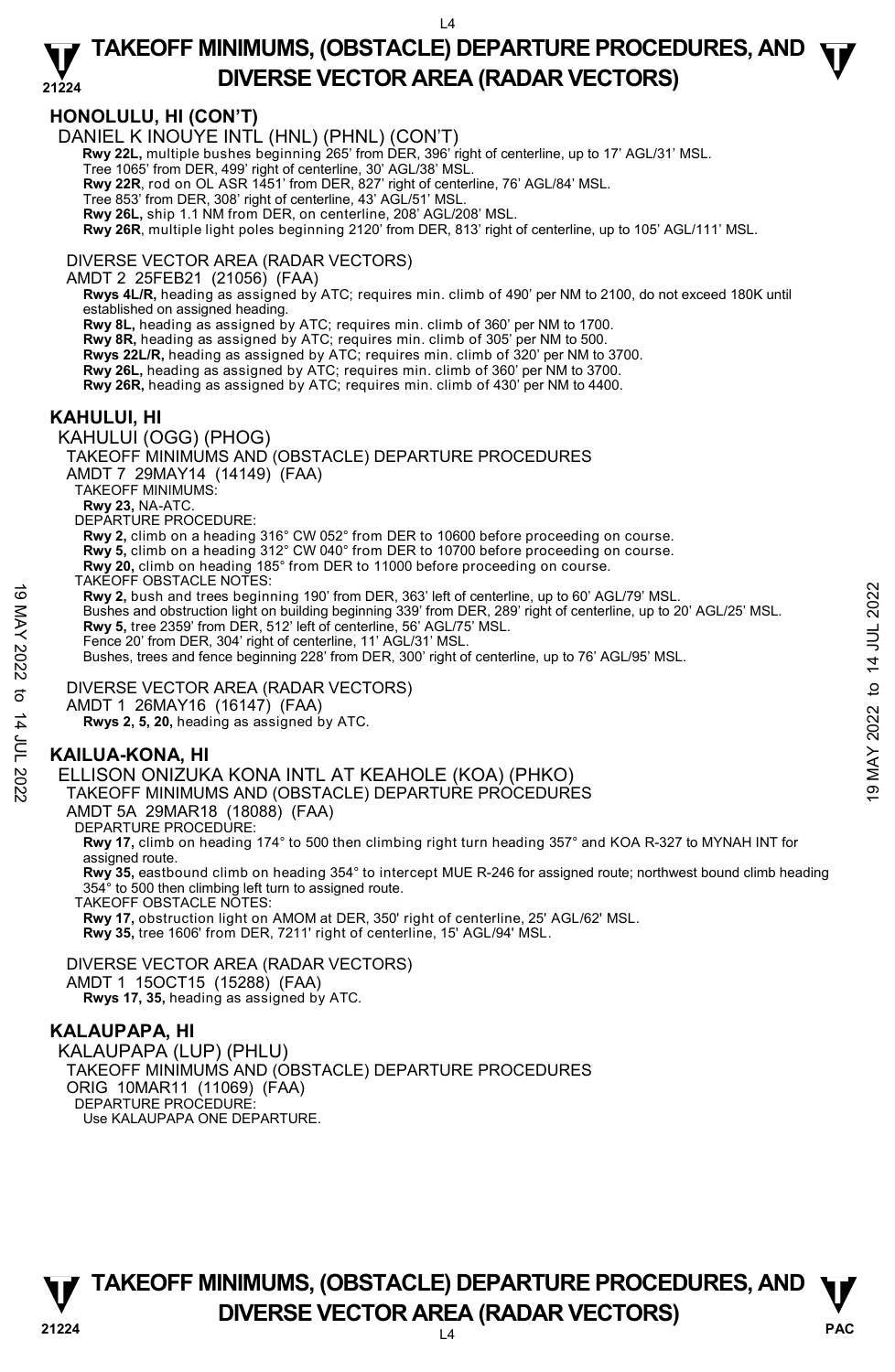### **21224 TAKEOFF MINIMUMS, (OBSTACLE) DEPARTURE PROCEDURES, AND**  $\Psi$ **DIVERSE VECTOR AREA (RADAR VECTORS)**

### **KAMUELA, HI**

WAIMEA-KOHALA (MUE) (PHMU) TAKEOFF MINIMUMS AND (OBSTACLE) DEPARTURE PROCEDURES AMDT 1 17MAR05 (05076) (FAA) TAKEOFF MINIMUMS: **Rwy 4,** 400-2 or std. with a min. climb of 240' per NM to 3100. DEPARTURE PROCEDURE: **Rwy 4,** climb via heading 041° to 3100 then climbing right turn via heading 080° and MUE VOR/DME R-057 to 6000 to VELLA INT, then as assigned. **Rwy 22,** climb via heading 233° and MUE VOR/DME R-234 to 5000 to JASON INT, then as assigned. TAKEOFF OBSTACLE NOTES: **Rwy 4,** windsock 158' from DER, 299' right of centerline, 25' AGL/2702' MSL. Fence 2754' from DER, 323' right of centerline, 12' AGL/2741' MSL. Tree 5200' from DER, 179' right of centerline, 50' AGL/2817' MSL. Tree 5331' from DER, 110' left of centerline, 50' AGL/2829' MSL. Tree 1.3 NM from DER, 739' right of centerline, 50' AGL/2864' MSL. Tree 1.3 NM from DER, 1741' left of centerline, 50' AGL/2889' MSL. Antenna 1.8 NM from DER, 1094' left of centerline 152' AGL/2992' MSL. Rising terrain beginning 1.5 NM from DER, 3.9 NM left of centerline, up to 13796' MSL. **Rwy 22,** cactus at DER, 191' left of centerline, 10' AGL/2668' MSL. Tree at DER, 353' right of centerline, 50' AGL/2687' MSL. Bush 673' from DER, 186' left of centerline, 30' AGL/2673' MSL. Pole 1058' from DER, 124' left of centerline, 20' AGL/2683' MSL. Rapidly rising terrain beginning 1.5 NM from DER, 4209' left of centerline, up to 5513' MSL.

# **KAPOLEI, OAHU ISLAND, HI**

KALAELOA (JOHN RODGERS FLD) (JRF) (PHJR)

TAKEOFF MINIMUMS AND (OBSTACLE) DEPARTURE PROCEDURES

ORIG 22OCT09 (21112) (FAA)

DEPARTURE PROCEDURE:

#### DME required.

**Rwys 4L, 4R, 11,** climb heading 200° to intercept HNL VORTAC R-241 to GECKO/HNL 22.4 DME before proceeding on course. TANCOLOGISTIC - THE FEQUIRE PROCEDUPTS<br>
The Fequired.<br>
Rwys 4L, 4R, 11, climb heading 200° to intercept HNL VORTAC R-241 to GECKO/HNL 22.4 DME before proceeding on<br>
Rwy 22L, 22R, climb heading 210° to intercept HNL VORTA

**Rwys 22L, 22R,** climb heading 224° to intercept HNL VORTAC R-241 to GECKO/HNL 22.4 DME before proceeding on course.

**Rwy 29,** climb heading 210° to intercept HNL VORTAC R-241 to GECKO/HNL 22.4 DME before proceeding on course. TAKEOFF OBSTACLE NOTES:

**Rwy 11,** tree 1533' from DER, 831' left of centerline, 60' AGL/70' MSL.

**Rwy 22L,** vehicles on road 305' from DER, 195' left of centerline, 15' AGL/26' MSL.

**Rwy 29,** tree 1794' from DER, 573' left of centerline, 60' AGL/99' MSL.

# **KAUNAKAKAI, HI**

MOLOKAI (MKK) (PHMK) TAKEOFF MINIMUMS AND (OBSTACLE) DEPARTURE PROCEDURES AMDT 6 19MAY14 (14149) (FAA) DEPARTURE PROCEDURE: Use KAUNAKAKAI DEPARTURE.

DIVERSE VECTOR AREA (RADAR VECTORS) AMDT 1 15OCT15 (15288) (FAA)  **Rwy 17,** heading as assigned by ATC. **Rwy 23,** heading as assigned by ATC; requires minimum climb of 460' per NM to 2000.

### **KOSRAE, FM**

KOSRAE (TTK) (PTSA) TAKEOFF MINIMUMS AND (OBSTACLE) DEPARTURE PROCEDURES ORIG-A 12MAR09 (09071) (FAA) CAUTION: Ships with masts to 200' traverse harbor entrance located on west side of runway. DEPARTURE PROCEDURE: **Rwy 5**, left turn. **Rwy 23,** right turn, climb to 2000 or above before turning east.

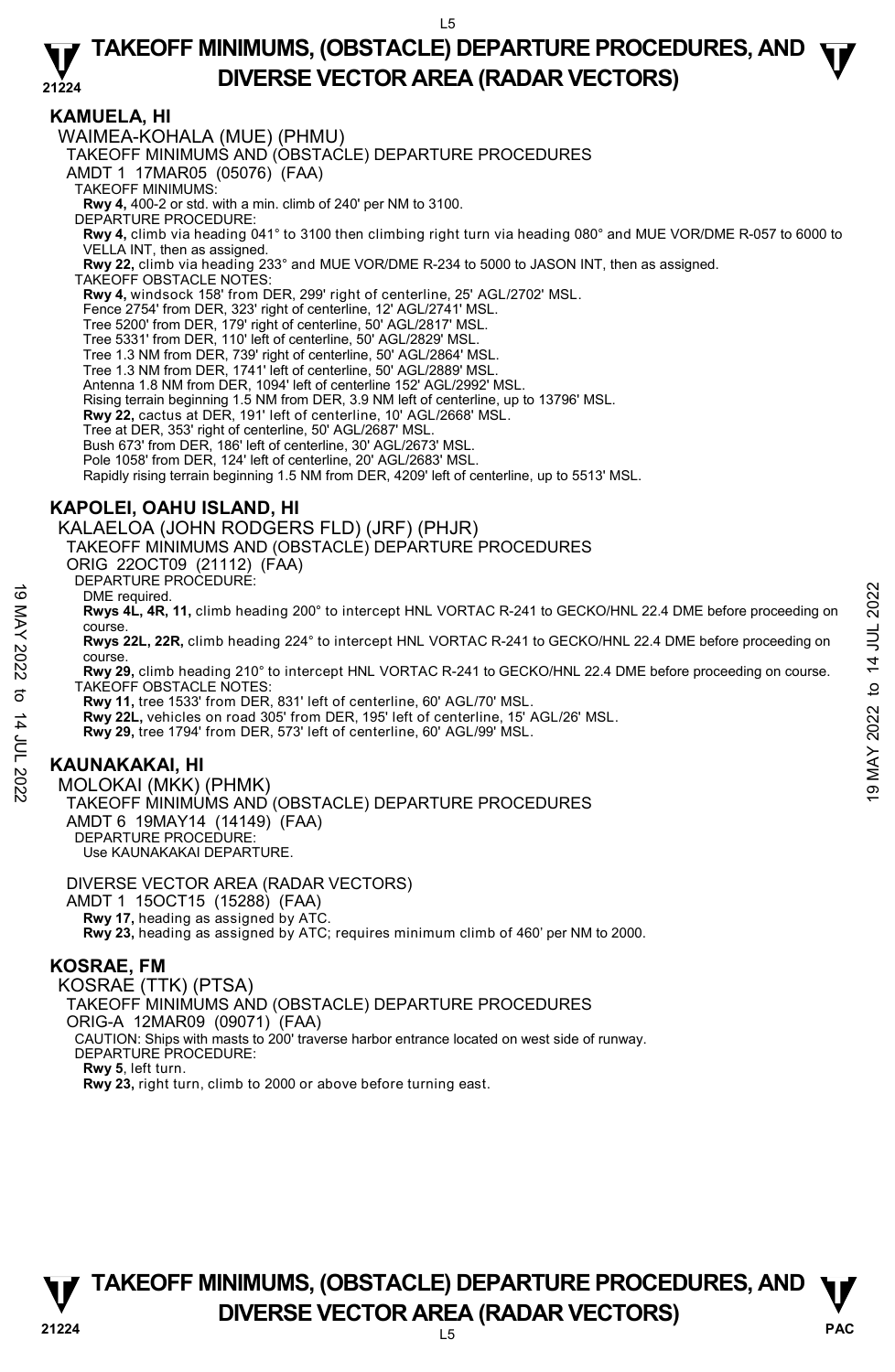### **21224 TAKEOFF MINIMUMS, (OBSTACLE) DEPARTURE PROCEDURES, AND**  $\Psi$ **DIVERSE VECTOR AREA (RADAR VECTORS)**

### **LANAI CITY, HI**

LANAI (LNY) (PHNY)

TAKEOFF MINIMUMS AND (OBSTACLE) DEPARTURE PROCEDURES

AMDT 5 27AUG09 (09239) (FAA)

TAKEOFF MINIMUMS:

**Rwy 3**, 400-1 or std. w/ min. climb of 370' per NM to 2700 or 2500-3 for climb in visual conditions. DEPARTURE PROCEDURE:

**Rwy 3,** climb heading 033° to 1720 before turning left. Climb heading 300° or 180° to intercept route or airway, then continue as cleared. Maintain maximum 210 kts until turn is completed or for climb in visual conditions cross LNY VORTAC eastbound at or above 3700.

**Rwy 21,** climb heading 213° to assigned altitude. Eastbound - climb westbound to cross LNY VORTAC eastbound at or above 2700 and climb as cleared. Westbound - climb direct LNY VORTAC then via assigned route.

TAKEOFF OBSTACLE NOTES:

**Rwy 3,** multiple poles, trees, and terrain beginning 2108' from DER, 1011' left of centerline, up to 200' AGL/2202' MSL.

**Rwy 21,** lighted windsock 8' from DER, 191' right of centerline, 30' AGL/1323' MSL.

### **LIHUE, HI**

#### LIHUE (LIH) (PHLI)

TAKEOFF MINIMUMS AND (OBSTACLE) DEPARTURE PROCEDURES AMDT 8 05OCT00 (00279) (FAA)

TAKEOFF MINIMUMS:

**Rwy 21**, 2400-3. Use DIANE DEPARTURE PROCEDURE.

DEPARTURE PROCEDURE:

**Rwys 3**, **35,** to V15, climb runway heading to 500 then climbing right turn, heading 125°, then as assigned.

**Rwy 17,** to V15, climb runway heading to 500 then climbing left turn, heading 045°, then as assigned. To LIH-150<br>climb runway heading to 500 then climbing left turn, heading 120°, then as assigned.

**Rwy 21**, to V15, climb runway heading to 550 then climbing left turn, heading 090°, to intercept LIH R-110, maintain<br>5000, direct BOOKE INT or as assigned. To LIH-148, climb runway heading to 550, then climbing left turn, intercept LIH R-148, maintain 3000, direct NAPUA INT or as assigned.

#### DIVERSE VECTOR AREA (RADAR VECTORS)

AMDT 1 15OCT15 (15288) (FAA)

 **Rwys 3, 17,** heading as assigned by ATC. **Rwy 21,** heading as assigned by ATC; requires minimum climb of 400' per NM to 4500. DIVERSE VECTOR AREA (RADAR VECTORS)<br>
AMDT 1 15OCT15 (15288) (FAA)<br>
Rwy 3, 17, heading as assigned by ATC.<br>
Rwy 21, heading as assigned by ATC: requires minimum climb of 400' per NM to 4500.<br>
Rwy 35, heading as assigned by

**Rwy 35,** heading as assigned by ATC; requires minimum climb of 230' per NM to 700.

### **MAJURO ATOLL, MH**

AMATA KABUA INTL (MAJ) (PKMJ)

TAKEOFF MINIMUMS AND (OBSTACLE) DEPARTURE PROCEDURES

ORIG 08APR10 (21224) (FAA)

TAKEOFF OBSTACLE NOTES:

**Rwy 7,** antenna on building 215' from DER, 446' left of centerline, 48' AGL/54' MSL.

Obstruction light on AMOM 44' from DER, 269' left of centerline, 33' AGL/39' MSL.

Obstruction light on WSK 10' from DER, 245' right of centerline, 23' AGL/29' MSL.

Tree 934' from DER, 243' left of centerline, 39' AGL/45' MSL.

Bush 555' from DER, 187' right of centerline, 17' AGL/23' MSL.

Rwy 25, obstruction light on WSK 11' from DER, 246' left of centerline, 23' AGL/29' MSL.

Post 51' from DER, 252' right of centerline, 8' AGL/14' MSL.

Tree 996' from DER, 39' left of centerline, 31' AGL/37' MSL. Tree 563' from DER, 5' right of centerline, 20' AGL/26' MSL.

Bushes beginning 207' from DER, from 124' left to 207' right of centerline, up to 14' AGL/20' MSL.

Vehicle on roadway 130' from DER, 241' right of centerline, 15' AGL/20' MSL.

# **PAGO PAGO, AS**

PAGO PAGO INTL (PPG) (NSTU)

TAKEOFF MINIMUMS AND (OBSTACLE) DEPARTURE PROCEDURES

ORIG-A 12MAR09 (09071) (FAA)

TAKEOFF MINIMUMS:

**Rwy 23**, std. w/ min. climb of 320' per NM to 800, or 2700-3 for climb in visual conditions. **Rwy 26,** NA-obstacles.

DEPARTURE PROCEDURE:

**Rwys 5, 8,** climbing right turn southbound between TUT R-090 clockwise to R-180 to 2800, then proceed on course. **Rwy 23,** climbing left turn heading 150° southbound between TUT R-090 clockwise to R-180 to 2800, then proceed on course. For climb in visual conditions: cross Pago Pago Intl Airport at or above 2600 before proceeding on course. TAKEOFF OBSTACLE NOTES:

**Rwy 5,** bush 1' from DER, 237' right of centerline, 3' AGL/12' MSL.

Bush 379' from DER, 362' left of centerline, 14' AGL/23' MSL.

Ship 998' from DER, 57' right of centerline, 150' AGL/150' MSL.

**Rwy 8,** bush 689' from DER, 360' left of centerline, 15' AGL/23' MSL.

Ship 1435' from DER, 304' left of centerline, 150' AGL/150' MSL.

**CON'T**

# L6 **PAC TAKEOFF MINIMUMS, (OBSTACLE) DEPARTURE PROCEDURES, AND**  $\Psi$ **DIVERSE VECTOR AREA (RADAR VECTORS)** 21224